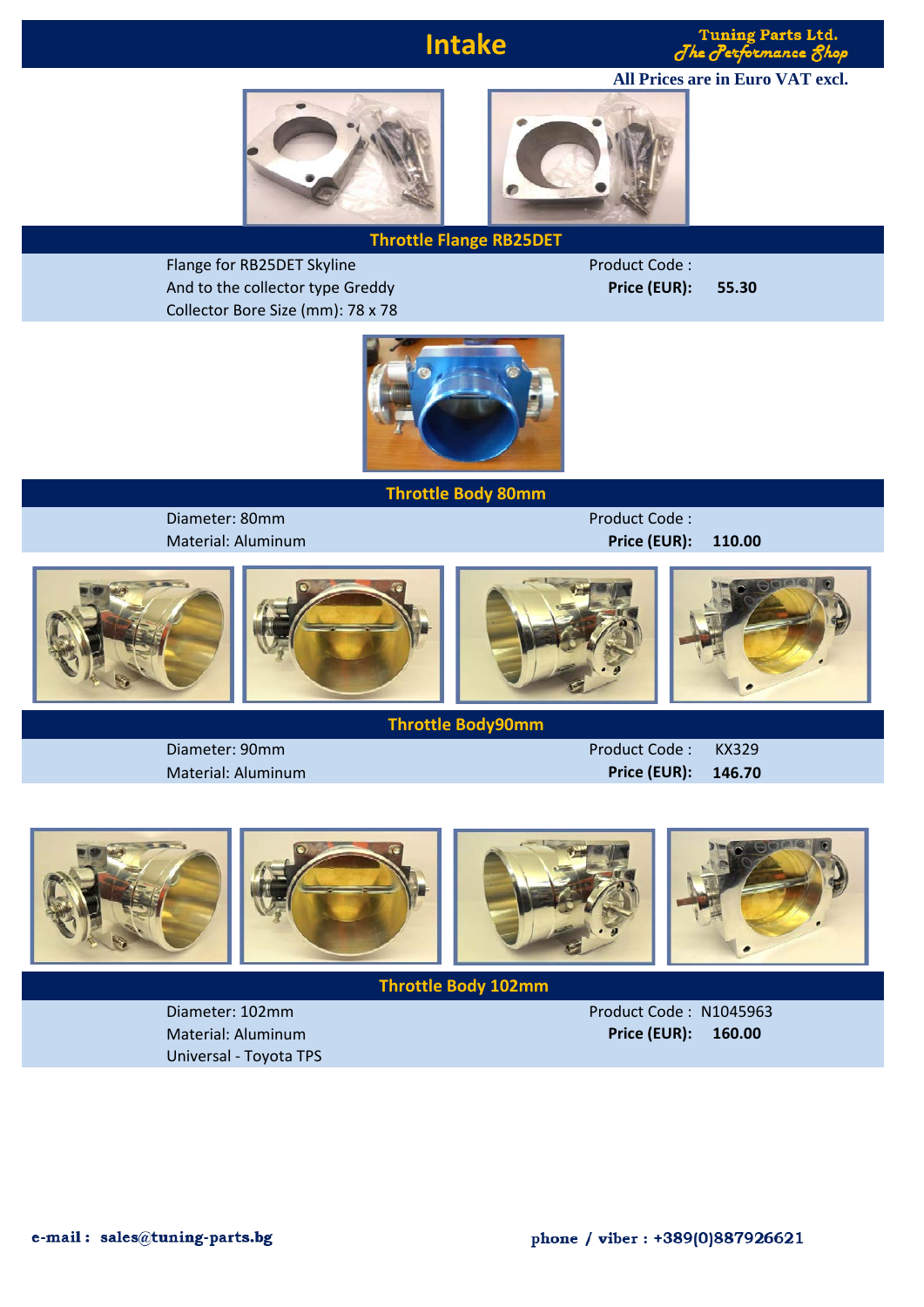# **Intake**

#### **Tuning Parts Ltd.**  $d$ he $d$ mance Kh **All Prices are in Euro VAT excl.**



**Intake Manifold 93-98 TOYOTA SUPRA/IS300 2JZ-GE**

Models: Product Code : Lexus IS300, GS300, SC300 **Price (EUR): 85.20** Toyota Supra Mark IV



**Intake Manifold - Nissan RB20**

Material: Polished Aluminum **Product Code : IM112** Models: Nissan RB20 **Price (EUR): 160.00**



## **Intake Manifold for Nissan Skyline R33 RB25DET**

Intake Manifold for Nissan Skyline RB25DET Product Code :

**Price (EUR): 232.30**



Inlet diameter (mm): 82 Product Code : IN104 Material: Polished Aluminum **Price (EUR): 244.50** Mounting kit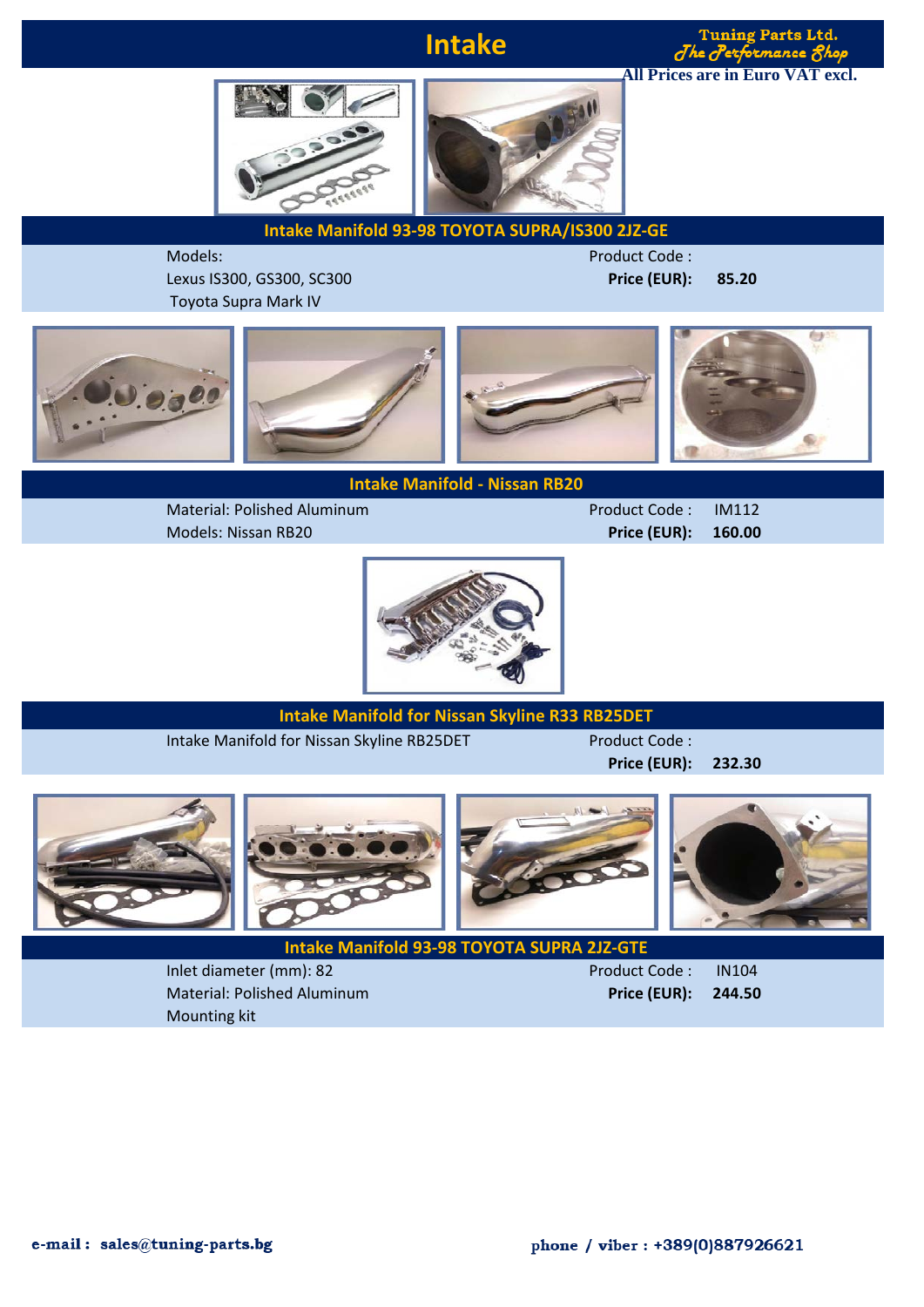## **Intake**

**Tuning Parts Ltd.**  $J$ he  $J$ 

**All Prices are in Euro VAT excl.**





 **Air Filter Thermo Shield**

Diameter: 3.5 "-89mm Product Code : AFT627

Outer size: 135x160 mm **Price (EUR): 8.50** Material: Stainless Steel







**Air Duct Flange**

Material: Aluminum **Product Code : 8020.00** Colors: Polished Aluminum, Blue, Red **Price (EUR): 8.00**





## **Air duct with Flanges**

Length in expanded form: 1 meter Product Code : 2101A Air duct diameter: 76 mm **Price (EUR): 11.80** Colors: Blue, Red









**Air Duct with Flange- Aluminum**

Length in expanded form: 1 meter Product Code : 2102.00 Air duct diameter: 76 mm **Price (EUR): 13.00** Colors: Gray / Red



Material: Aluminum Product Code :

**Throttle Cable Bracket Price (EUR): 54.60**